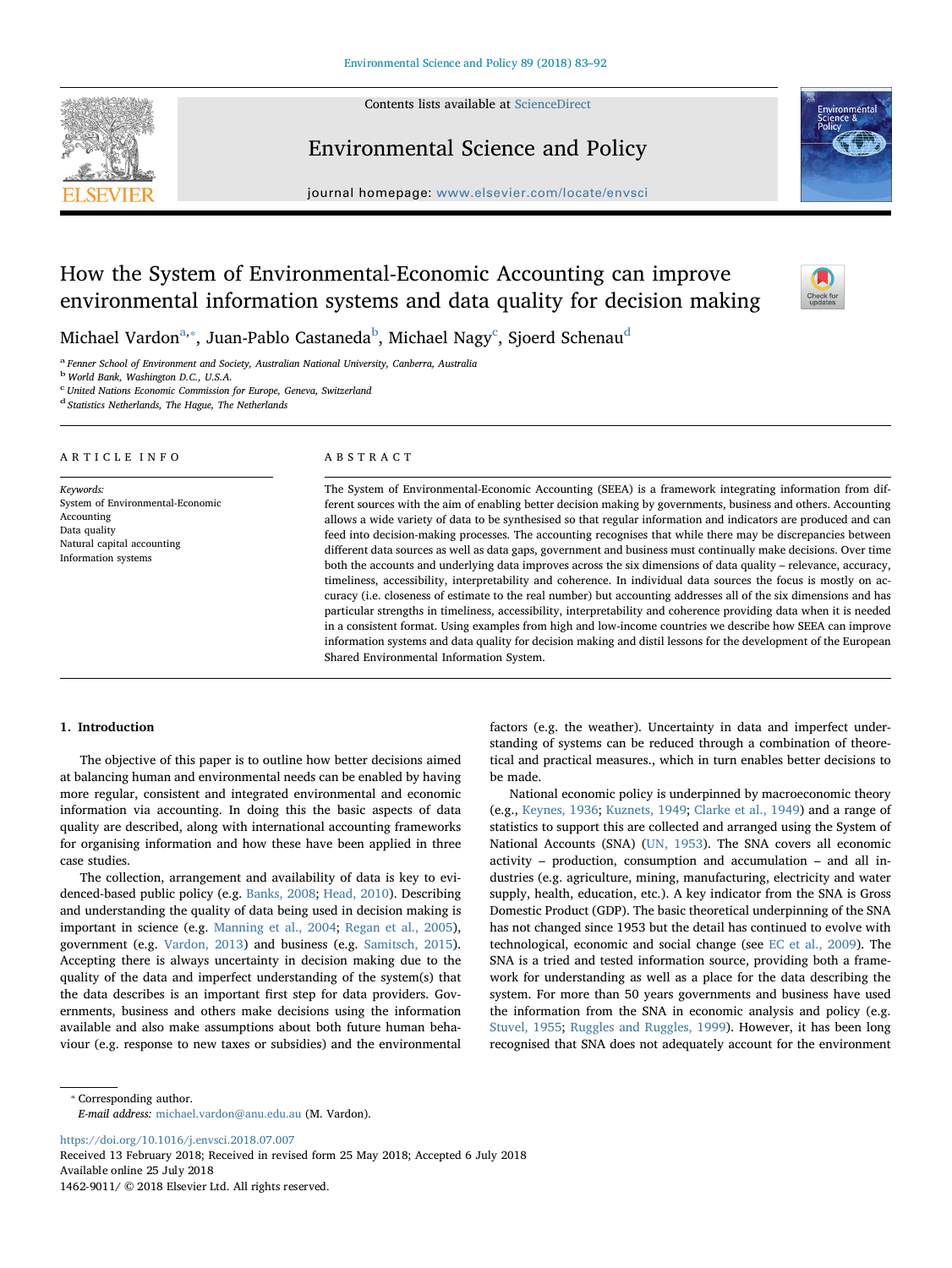(e.g. [Nordhaus and Tobin, 1972](#page-8-10)) and that economic activity is the key driver of environmental degradation [\(Rockström et al., 2009](#page-8-11)).

The System of Environmental-Economic Accounting (SEEA) aims to address this deficiency of the SNA by accounting for the environment and linking it to environmental information through common concepts, definitions and classifications. Environmental information in the SEEA does not rely on one overarching theory of the environment but uses the key theoretical constructs of each discipline (e.g. hydrology, geology, forestry, ecology, etc.). The SEEA has several components: the SEEA Central Framework ([UN et al., 2014a](#page-8-12)); the SEEA Experimental Ecosystem Accounting [\(UN et al., 2014b](#page-8-13)); the SEEA Applications and Extensions [\(EC et al., 2014](#page-8-14)); and SEEA Water ([UN, 2012](#page-8-15)). Compared to the SNA, the SEEA is not yet widely used in decision making, which is at least partly due to the fact that it has only recently be adopted as an international standard, whereas the SNA has been in place for more than 60 years. However, examples of use are emerging ([Smith, 2014](#page-8-16); [Vardon et al., 2017](#page-9-1); [Ruijs and Vardon, 2018](#page-8-17)) and examples related to Guatemala, Netherlands and water management are presented in Sections [2](#page-2-0)–[4](#page-5-0) of this paper.

The SEEA helps to improve data quality ([Vardon, 2013\)](#page-9-0), and hence reduce uncertainty in decision making by: (1) providing a framework for systematically linking economic and environmental data; (2) identifying and correcting anomalies apparent in different data sources; (3) identifying data gaps; (4) consistently presenting information in accounts from which indicators can be derived; and (5) describing data quality (e.g. providing the mean and standard deviation for estimates derived from surveys). In addition, overtime data quality improves through regular production of accounts, encouraging improvements to existing data and the filling of data gaps.

Government information agencies and scientific researchers usually provide information on data sources and methods, providing a means for those using the data to make assessments of uncertainty and "fitness-for-purpose" of the information for specific decisions or processes. Uncertainty in data sources can be described many ways. For climate change, rightly or wrong an area of contention, the Intergovernmental Panel on Climate Change (IPCC) defines uncertainty as:

"An expression of the degree to which a value (e.g., the future state of the climate system) is unknown. Uncertainty can result from lack of information or from disagreement about what is known or even knowable. It may have many types of sources, from quantifiable errors in the data to ambiguously defined concepts or terminology, or uncertain projections of human behaviour. Uncertainty can therefore be represented by quantitative measures, for example, a range of values calculated by various models, or by qualitative statements, for example, reflecting the judgement of a team of experts (see [Moss and Schneider, 2000;](#page-8-18) [Manning et al., 2004](#page-8-1), cited in [IPCC, 2007](#page-8-19))."

The uncertainty of estimates is sometimes portrayed as a target, with the true value at its centre and the estimates made of the true value represented by arrows hitting the target. In this how close you get to the target is the accuracy of measure, while how closely grouped are the arrows is a measure of the precision. While this is a good representation of the theory, the key issue is that we usually do not know the true value, so accuracy is usually less well known than precision (the ability to repeat the measurement with the same or similar result).

A key aspect of accounting is that as an integrated system it forces many checks and balances in the process of compilation. For example, supply must equal use and all changes between opening and closing stocks must be accounted for, even if this is through the inclusion of balancing items. The use of multiple data sources or estimation procedures forces differences in data to be reconciled.

The internal consistency of the accounting system sets it apart from measures of uncertainty of individual components. The aim is to maximise the usefulness of the data provided by the system (i.e. an overview of the interactions of the environment – land, water, energy,

pollution – with the economy), which is not necessarily achieved by maximising the accuracy of every component of the system.

There is difficulty in providing quantitative metrics of uncertainty or data quality in environmental-economic accounting and a range of factors need to be considered when managing and describing data quality [\(Vardon, 2013\)](#page-9-0). A key point is that in the assessment of data quality, while accuracy is important, it is only one of the dimensions of data quality.

## 1.1. The six dimensions of data quality

Data quality frameworks are available from a range of international or national statistical agencies. For example, the [Australian Bureau of](#page-7-2) [Statistics \(ABS, 2009\),](#page-7-2) [Eurostat \(2005\)](#page-8-20), [IMF \(2012\),](#page-8-21) [OECD \(2012\)](#page-8-22) and [Statistics Canada \(2002\).](#page-8-23) These are all similar and in general describe six dimensions of data quality:

- 1 Relevance how well the statistics meets the needs of users in terms of the concept(s) measured, and the population(s) represented;
- 2 Accuracy refers to the degree to which the data correctly describe the phenomenon they were designed to measure;
- 3 Timeliness which is the delay between the reference period (the time to which the data pertain) and the date at which the data become available; and the delay between the advertised date and the date at which the data become available (i.e., the actual release date);
- 4 Accessibility the ease of access to data by users, including the ease with which the existence of information can be ascertained, as well as the suitability of the form or medium through which information can be accessed;
- 5 Interpretability –the availability of information to help provide insight into the data;
- 6 Coherence is the internal consistency of a statistical collection, product or release, as well as its comparability with other sources of information, within a broad analytical framework and over time.

These dimensions also reflect academic notions of data quality (e.g. [Clarke et al., 2011\)](#page-7-3).

It is important to recognise that for decision making, data need to be more than accurate and there are often trade-offs between the various aspects of quality. Making information available when it is needed may require, for example, that timeliness be prioritised at the expense of accuracy. For example, the relevance of flood warning is greatly increased by a focus on timeliness rather than accuracy: is it is better to get a flood warning four hours before the flood, with an estimated peak of 4–8 m in height, than a warning 30 min before saying the peak will be 5.6  $\pm$  0.3 m.

While some aspects of data quality can be assessed objectively (these are quantifiable errors mentioned in the IPCC definition of uncertainty), an assessment of the wider concept of fitness-for-purpose is largely qualitative as it also brings to account other factors including user views, the soundness of methodologic practices and corporate culture within the agency compiling data.

A key issue in the production of accounts is availability of data. Repeated production of accounts helps to build trust between different data providers and the producers of accounts. This comes about because of the repeated requests for data usually lead to the development of both administrative and technical mechanisms of data exchange as well as data providers seeing how data are used to create a new product (i.e. the accounts) and how it may be used in decision making. Repeated production of accounts also helps to build trust between account producers and account users.

Underlying the six dimensions of data quality is the notion of integrity – that information policies and practices are guided by ethical standards and professional principles which are transparent. The integrity of data producing agencies may be aided by the laws under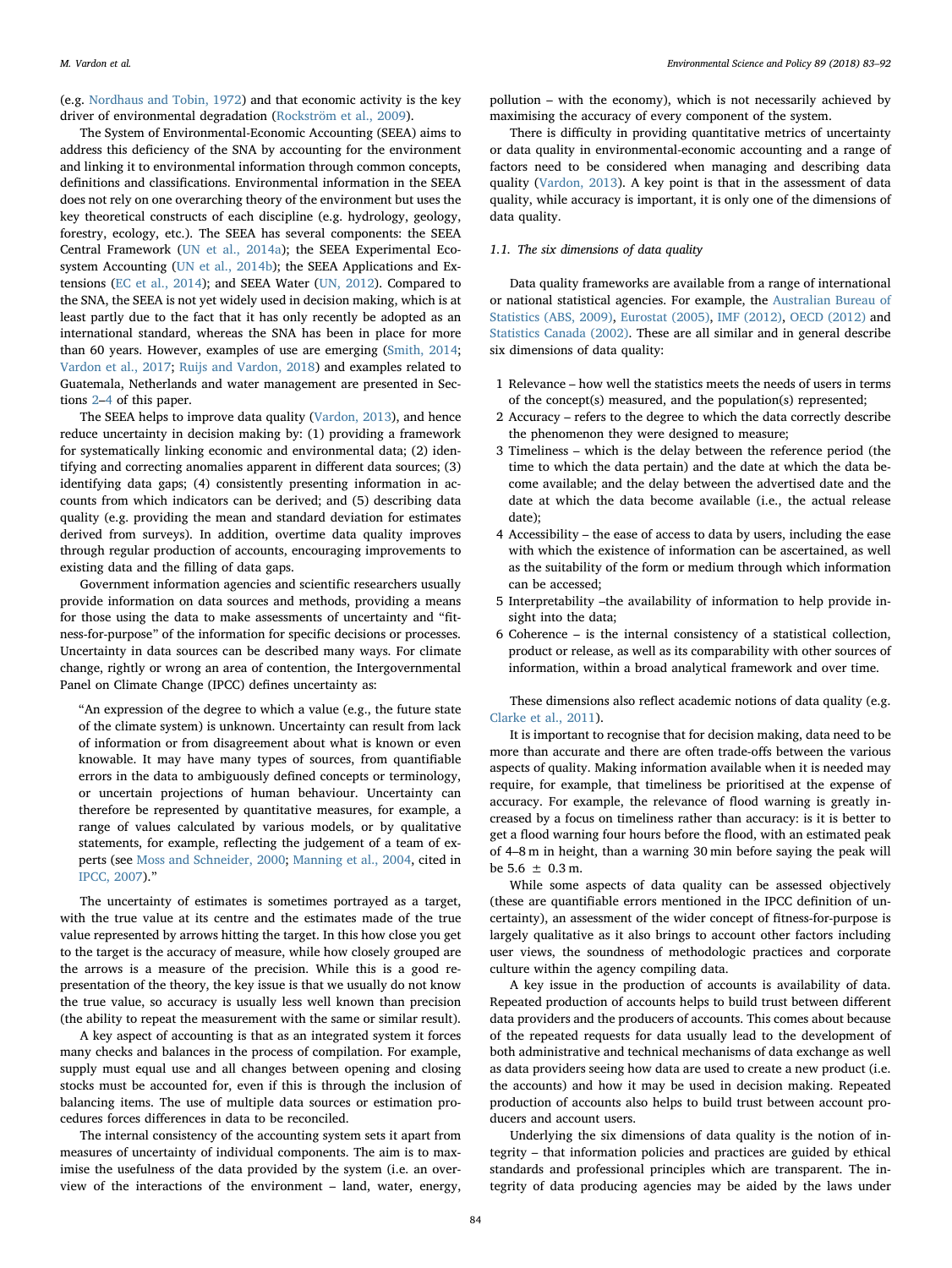which the agency operates and its willingness to subject its operations and performance to both internal and external scrutiny.

A key feature contributing to the integrity of national and environmental accounts is that they are usually released according to a predetermined schedule and the results are released to the public at virtually the same time as they released to the elected officials and government agencies (e.g. the Ministers for Finance or the Environment). This helps to ensure that the results are not altered or delayed by political or bureaucratic imperatives.

## 1.2. THE SEEA and SEIS

In 2008 the European Commission proposed the establishment of a "Shared Environmental Information System (SEIS)" [\(Commission of](#page-7-4) [European Communities, 2008\)](#page-7-4). The purpose of SEIS is to improve the collection, exchange and use of environmental data and information across Europe. SEIS aims to create an integrated, web-enabled, European wide environmental information system by simplifying and modernising existing information systems and processes. To achieve this, SEIS has become a collaborative initiative of the European Commission (EC) together with the European Environment Agency (EEA) and the 39 countries of the European environment information and observation network, Eionet ([www.eionet.europa.eu\)](http://www.eionet.europa.eu).

The Eighth Environment for Europe Ministerial Conference held 8–10 June 2016 in Batumi, Georgia ([EEMC, 2016\)](#page-8-24), gave a major boost to the development of SEIS. At this conference the Ministers of the UNECE region invited countries to continue their development of national information systems and to have SEIS in place in the countries of Europe and Central Asia by 2021.

SEIS is a shift in approach, from individual countries or regions reporting data to specific international organisations, to countries creating online systems with services that make information available to multiple users — both people and machines. This is a stepwise shift, ensuring that SEIS remains a driver for access to environmental information and its integration in the knowledge-based economy.

SEIS is based on seven 'principles' ([EEA, 2016](#page-8-25)), namely that information should be:

- 1 Managed as close as possible to its source.
- 2 Collected once and shared with others for many purposes.
- 3 Readily available to easily fulfil reporting obligations.
- 4 Easily accessible to all users.
- 5 Accessible to enable comparisons at the appropriate geographical scale and the participation of citizens.
- 6 Fully available to the general public and at national level in the relevant national language(s).
- 7 Supported through common, free, open software standards.

The seven principles of SEIS information align mainly with three of the general notions of data quality used in data collection agencies: accessibility, interpretability and coherence. The seven principles of SEIS are also applicable to the development of national and international SEEA-databases. This can be seen from two perspectives:

- a) SEEA is designed for multiple purposes, which include policy making, research and analysis, but also to provide information to the general public (e.g. through indicators). Users of SEEA (both national and international) would benefit from easy access to the accounts, if SEIS principles were applied.
- b) SEEA integrates information from multiple sources (and in particular environment statistics and the economic information contained in the System of National Accounts), therefore compilers of SEEA accounts can benefit when the underlying data sources conform with the SEIS principles.

At the international level, in 2015 the United Nations Committee of

Experts on Environmental-Economic Accounting (UNCEEA) initiated the establishment of globally consistent SEEA databases ([UNSD, 2015](#page-9-2)). The purpose of this was to provide coherent data supporting integrated policy making at national and international levels, including the implementation of the Sustainable Development Goals (SDGs). This is to be done in a way that is cost-efficient for countries compiling the data as well as international organizations collecting and further processing the relevant data, including the use of SDMX-standards for the exchange of data between countries and international organizations. The work is carried out by OECD in cooperation with Eurostat, FAO and UNSD [\(UNSD, 2017\)](#page-9-3). The application of the seven principles of SEIS to this global project could assist the harvesting of SEEA accounting data for international databases and would avoid an additional reporting burden for countries.

## 1.3. Relating SEEA, basic data and analysis to decision-making

Understanding where SEEA fits in an information system used for decision-making is important. Accounting can be seen as one of three parts of an information system: (1) basic data, (2) accounts and; (3) interpretation and analysis. The information system would ideally be at the heart of the decision-making and typical policy cycle [\(Fig. 1\)](#page-3-0). Decision-making, can occur at any stage in the policy cycle, for example informing agenda setting, when the data identifies an issue, or in policy evaluation, when the data measures success.

Environmental accounts can inform decisions at all stages of the policy cycle and a range of examples are available. For example, [Bass](#page-7-5) [et al. \(2017\)](#page-7-5) draw on range of material and show that the use of accounts spans the monitoring of sector-based policies, like water, energy, and forests, to more complex areas of implementing or analyzing crosssectoral policies for green growth and climate change. In addition, [Ruijs](#page-8-26) [et al. \(2018\)](#page-8-26) examines the application of accounts to the SDGs. Countries which have had accounting programs for many years, like the Netherlands, Sweden, and the United Kingdom, have developed the relationships between the users and producers of accounts to enable more effective use of the accounts in policy processes. [Bass et al. \(2017\)](#page-7-5) also note that while it takes time to produce accounts with the full range of functions, countries with relatively new programs have been able to apply accounts to decision-making, for example, in setting prices for water and energy, as well as in enriching national, sectoral, and regional planning. However, several challenges to introducing environmental accounting to policy processes are evident including: the prevailing policy focus on the short term (limited policy readiness for change); acceptance of the information (its perceived credibility and trustworthiness); communication of complex information; alignment of accounting supply with demand; ensuring collaboration and understanding among diverse professions and institutions; and maintaining high-level support. To address the challenges [Bass et al. \(2017\)](#page-7-5) proposed 10 "living principles" for ensuring that environmental accounting is policy-ready. The principles are grouped under four headings—comprehensive, purposeful, trustworthy, and mainstreamed—and can be tested and revised. A first assessment of the principles shows encouraging results ([Ruijs and Vardon, 2018](#page-8-17)).

## <span id="page-2-0"></span>2. Guatemala case study

## 2.1. Implementation of SEEA in Guatemala

Guatemala started implementing SEEA in 2006 to organize information so that the relationship between the economy and the environment was described as completely as possible. Guatemala's interest in developing SEEA was triggered by a report reviewing the potential to compile and use these accounts in the country [\(Castaneda,](#page-7-6) [2006\)](#page-7-6) and the rebasing of the SNA, which included a substantial upgrade of economic statistics. Discussions around these led to the inception and preparation of an environmental statistics strengthening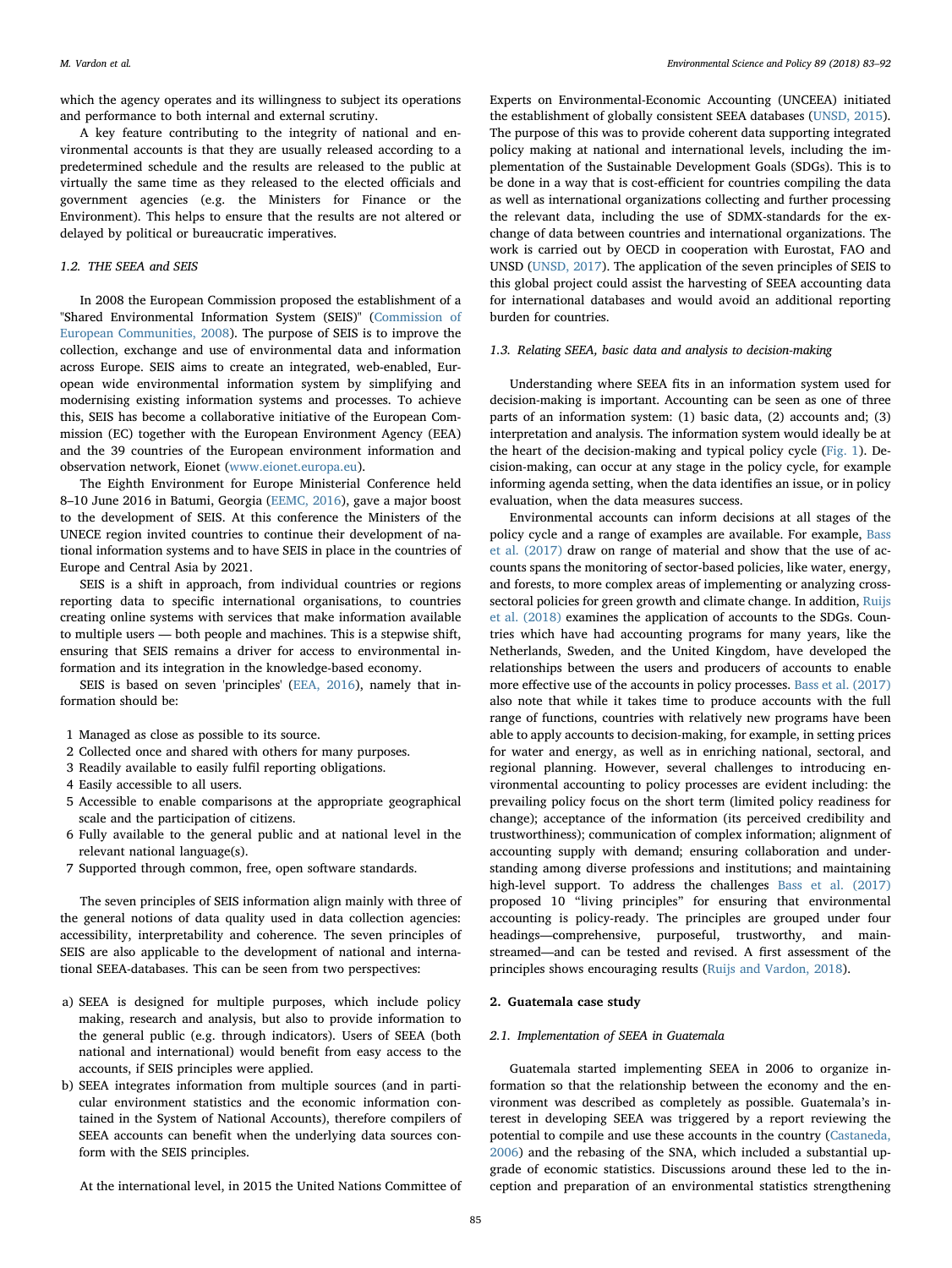<span id="page-3-0"></span>

Fig. 1. The place of accounts in the information system and its relationship to the policy cycle. (Source: after [Vardon et al., 2016\)](#page-9-4).

program (including environmental accounting), that was later funded by the Government of The Netherlands.

Two sets of accounts have been produced so far: a first iteration covering the years 2001–2006 [\(BANGUAT and IARNA, 2009](#page-7-7)) and then a second edition for the years 2001–2010 [\(INE et al., 2013\)](#page-8-27). The detailed reports of the accounts were accompanied by briefings, policy notes and other materials, helping to raise the relevance of environmental information to the government ([Castaneda et al., 2017\)](#page-7-8) as well as facilitating the accessibility and interpretability of information to the public.

In brief, the Guatemalan accounts provided information about natural assets as well as other interactions including the supply and use of different natural resources by more than 130 industries, government and households. The scope of the accounts is presented in [Table 1](#page-3-1) according to account type and theme. Both physical and monetary accounts where produced. It should be noted that the environmental expenditures and other transactions accounts cover the national, state, and municipal governments. Coherence is a key feature of the accounts and the suite of accounts produced for Guatemala is one of the most

#### <span id="page-3-1"></span>Table 1

Scope of the Guatemalan Natural Capital Accounts.

comprehensive and integrated ever produced in the world.

## 2.2. Benefits of SEEA for the information system, data quality and policy use

The Guatemalan accounts were developed with an explicit policy focus and have progressively increased their usefulness, reaching more key decision makers and affecting more decisions about the natural environment ([Table 2;](#page-4-0) [Castaneda et al., 2017](#page-7-8)). This increased the relevance of environmental statistics produced by different agencies by integrating and consolidating information into a single system, compatible with other information systems and in particular the SNA.

The integration of all environmental data (e.g. forests, water, fisheries, etc.) in accounts also provided an increased opportunity for different users to access information that otherwise would be disparate and poorly harmonized. This has enabled the accounts to be used to inform the dialogue around environmental sustainability by providing key indicators to better understand and manage the relationships between the economy and the environment, especially the condition of

|                                          | Thematic |              |                |                         |                        |                              |         |                                        |
|------------------------------------------|----------|--------------|----------------|-------------------------|------------------------|------------------------------|---------|----------------------------------------|
|                                          | Forest   | Water        | Subsoil assets | Energy and<br>emissions | Land and<br>ecosystems | Fisheries and<br>aquaculture | Waste   | Expenditures and<br>other transactions |
| Asset accounts                           |          |              |                |                         |                        |                              |         |                                        |
| Natural resources                        | $P + M$  | P            | $P + M$        |                         |                        | $P + M$                      |         | M                                      |
| Ecosystems                               |          |              |                |                         | P                      |                              |         | M                                      |
| Land and surface water                   | P        | $\mathbf{P}$ |                |                         | $\mathbf{P}$           |                              |         | M                                      |
| Flow accounts                            |          |              |                |                         |                        |                              |         |                                        |
| Natural resources                        | P        | $\mathbf{P}$ | $\, {\bf p}$   |                         |                        | P                            |         | M                                      |
| Ecosystem inputs                         |          |              |                | P                       | P                      |                              |         | M                                      |
| Products                                 | $P + M$  | $P + M$      | $P + M$        | $P + M$                 |                        | $P + M$                      | P       | M                                      |
| Wastes and emissions                     | P        | P            | P              | P                       |                        | $\mathbf{P}$                 | P       | M                                      |
| Expenditure and other transactions       |          |              |                |                         |                        |                              |         |                                        |
| Environmental protection expenditure     | M        | M            | M              | M                       | M                      | M                            | M       |                                        |
| Natural resource management expenditures | M        | M            | M              | M                       | M                      | $\mathbf M$                  |         |                                        |
| Aggregate indicators                     |          |              |                |                         |                        |                              |         |                                        |
| Depletion                                | M        |              | $\mathbf M$    |                         |                        |                              |         |                                        |
| <b>Intensity Indicators</b>              | $P + M$  | $P + M$      | $P + M$        | $P + M$                 | $P + M$                | $P + M$                      | $P + M$ |                                        |

 $P =$  Physical measures,  $M =$  Monetary measures,  $P + M =$  Physical and monetary measures.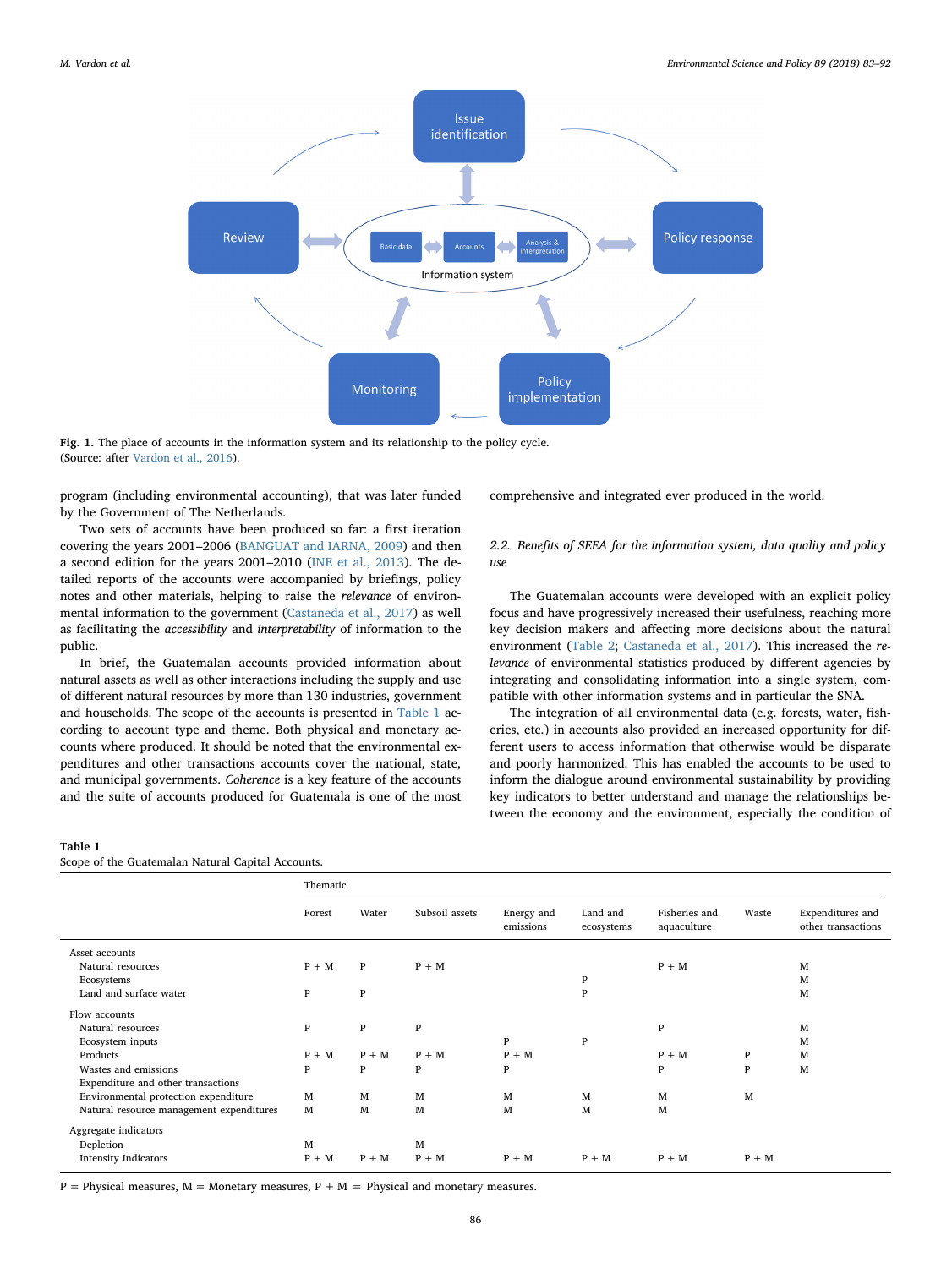#### <span id="page-4-0"></span>Table 2

Linking environmental—economic accounting to policy and decision making in Guatemala.

| Account type                          | Main findings                                                                                                                                                                                                                                                                                           | Uses of the account                                                                                                                                                                                                                                                                                                  | Stage of policy cycle<br>where account was used         |
|---------------------------------------|---------------------------------------------------------------------------------------------------------------------------------------------------------------------------------------------------------------------------------------------------------------------------------------------------------|----------------------------------------------------------------------------------------------------------------------------------------------------------------------------------------------------------------------------------------------------------------------------------------------------------------------|---------------------------------------------------------|
| Forest                                | The stock of forest is reducing at a rate higher than 1.5% per<br>year, higher than that of countries such as Brazil and Mexico.<br>This is equivalent to about 1% of GDP. The real contribution<br>of the forest to the economy is 2.5 times greater than that<br>registered in the national accounts. | The results are a fundamental input for the new forestry<br>strategy which is under discussion. This policy will sustain<br>the financing processes of the forest incentive program, the<br>main instrument of public policy in the forest sector<br>(PINFOR).                                                       | Issue identification,<br>Policy response,<br>Monitoring |
| Water                                 | There are non-agricultural sectors uses of water that are<br>higher than typical world rates.                                                                                                                                                                                                           | The results were an input to the "Water Discussion Table"<br>that addresses the main problems associated with water<br>resources and their management.                                                                                                                                                               | Issue identification,<br>Policy response,<br>Monitoring |
| Energy, Forest and<br>CO <sub>2</sub> | The country has become a net $CO2$ emitter. Including the<br>consumption of firewood in the energy accounts made visible<br>the high dependence of households, especially rural ones, on<br>forests for energy.                                                                                         | The results have been decisive in opening the discussion on<br>the need to include controls for the emission of greenhouse<br>gases in climate change policies. In addition, the intimate<br>relationship between forest and energy was made explicit in<br>the statistics, expanding the discussion and the actors. | Issue identification,<br>Policy response,<br>Monitoring |
| Environmental<br>Expenditure          | Investment is lower than the rate of depreciation of natural<br>capital and environmental revenues are not necessarily<br>reinvested in environmental protection                                                                                                                                        | Input for the negotiation of MARN's budget in 2009 and<br>useful for current negotiations especially in the forestry<br>sector in view of the need to renew the main instrument of<br>forest management (PINFOR)                                                                                                     | Issue identification,<br>Policy response                |

natural assets in the context of the total wealth of the country [\(IARNA](#page-8-28) [and SEGEPLAN, 2009](#page-8-28); [IARNA, 2012](#page-8-29); [Castaneda et al., 2017](#page-7-8)).

At the thematic level the accounts helped integrate and harmonize information, increasing the ability of policy makers to make strategic decisions that take into account the cross sectoral effects of their decisions. Two examples of applications at sectoral level were:

- Forest policy and strategies. Forest accounts measured the extent of deforestation and identified its main drivers as agricultural expansion, urban development, uncontrolled timber harvesting and the harvest of fuelwood. By making explicit the links between forests and the economy, the accounts have informed the debates that led the government to strengthen the regulatory capacity of the public agencies responsible for forests (after [World Bank, 2014](#page-9-5)).
- Water policy instruments. The information provided by the water accounts helped foster dialogue across sectors and informed research. For example, a study led by a local municipality looked at the intensity of water use in the metropolitan area of Guatemala City and this study contributed to the design of proposals for policy instruments, including a water fund. Other municipalities have seen the potential of the water accounts to help define their long-term goals for water security (after [World Bank, 2016\)](#page-9-6).

In recent years, and in particular the efforts to compile the third iteration of the accounts with assistance from the [World Bank \(2017\)](#page-9-7), four policy priorities to which the accounts can contribute were identified: (1) inclusive green growth and poverty reduction, (2) food security, (3) climate change, risk and economic growth, and, (4) economic and environmental sustainability. In this, the repeated compilation of the accounts makes the system more coherent and ensures more consistency between information sources over time.

The production of accounts also adds relevance to the traditional environmental statistics by directly linking them with economic statistics. This allows additional policy applications which include modeling the future and doing policy analysis in more systematic and credible ways. In the case of Guatemala, data from the accounts have been used to model the relations between deforestation, fuelwood and energy security in the long term and some modelling efforts have informed the policy debate in the country (e.g. [Banerjee et al., 2017](#page-7-9)).

#### 3. Netherlands case study

#### 3.1. Implementation of SEEA in the Netherlands

Statistics Netherlands began implementing SEEA more than 20

years ago. In 1991 the first National Accounting Matrix including Environmental Accounts (NAMEA) was presented ([De Boo et al., 1993](#page-7-10)), according to the conceptual design by [Keuning \(1993\).](#page-8-30) This initial work was driven by the short comings identified in the SNA and the international recognition of the importance of including the environment in the national accounts (e.g. The Rio Declaration, [UN, 1992;](#page-8-31) [De Haan,](#page-8-32) [2004\)](#page-8-32). Statistics Netherlands published detailed NAMEAs for the years 1990–2005. In these NAMEAs, the following themes were considered: the greenhouse effect, ozone layer depletion, acidification, eutrophication, solid waste, wastewater and the exploration of crude oil and natural gas.

Since the initial work in the 1990s, Statistics Netherlands has gradually extended the system of environmental accounts. [Table 3](#page-4-1) gives an overview of the environmental accounts developed at Statistics Netherlands. Some of these modules already exist, while others are still being developed. Between 2004 and 2010 energy accounts,

#### <span id="page-4-1"></span>Table 3

Overview of the different environmental accounts in the Netherlands, implemented and under development.

|                                          | Implemented | Work in progress |
|------------------------------------------|-------------|------------------|
| <b>Flow accounts</b>                     |             |                  |
| Energy flow accounts                     | P           |                  |
| Water flow accounts                      | P           |                  |
| Material flow accounts                   | P           |                  |
| Air emission accounts                    | P           |                  |
| Water emission flow accounts             | P           |                  |
| Waste accounts                           | P           |                  |
| Asset accounts                           |             |                  |
| Subsoil accounts for oil and gas         | $P + M$     |                  |
| Water asset accounts                     |             | $P + M$          |
| <b>Environmental activity accounts</b>   |             |                  |
| Environmental goods and services sector  | м           |                  |
| Environmental expenditure accounts       | м           |                  |
| Resource management expenditure accounts |             | M                |
| Environmental tax accounts               | м           |                  |
| Environmental transfers accounts         |             | M                |
| <b>Ecosystem accounts</b>                |             |                  |
| Extent account                           |             | P                |
| Condition account                        |             | P                |
| Ecosystem services (supply and use)      |             | $P + M$          |
| Asset account                            |             | м                |
| Carbon account                           |             | P                |
| Biodiversity account                     |             | P                |

 $P =$  Physical measures,  $M =$  Monetary measures,  $P + M =$  Physical and monetary measures.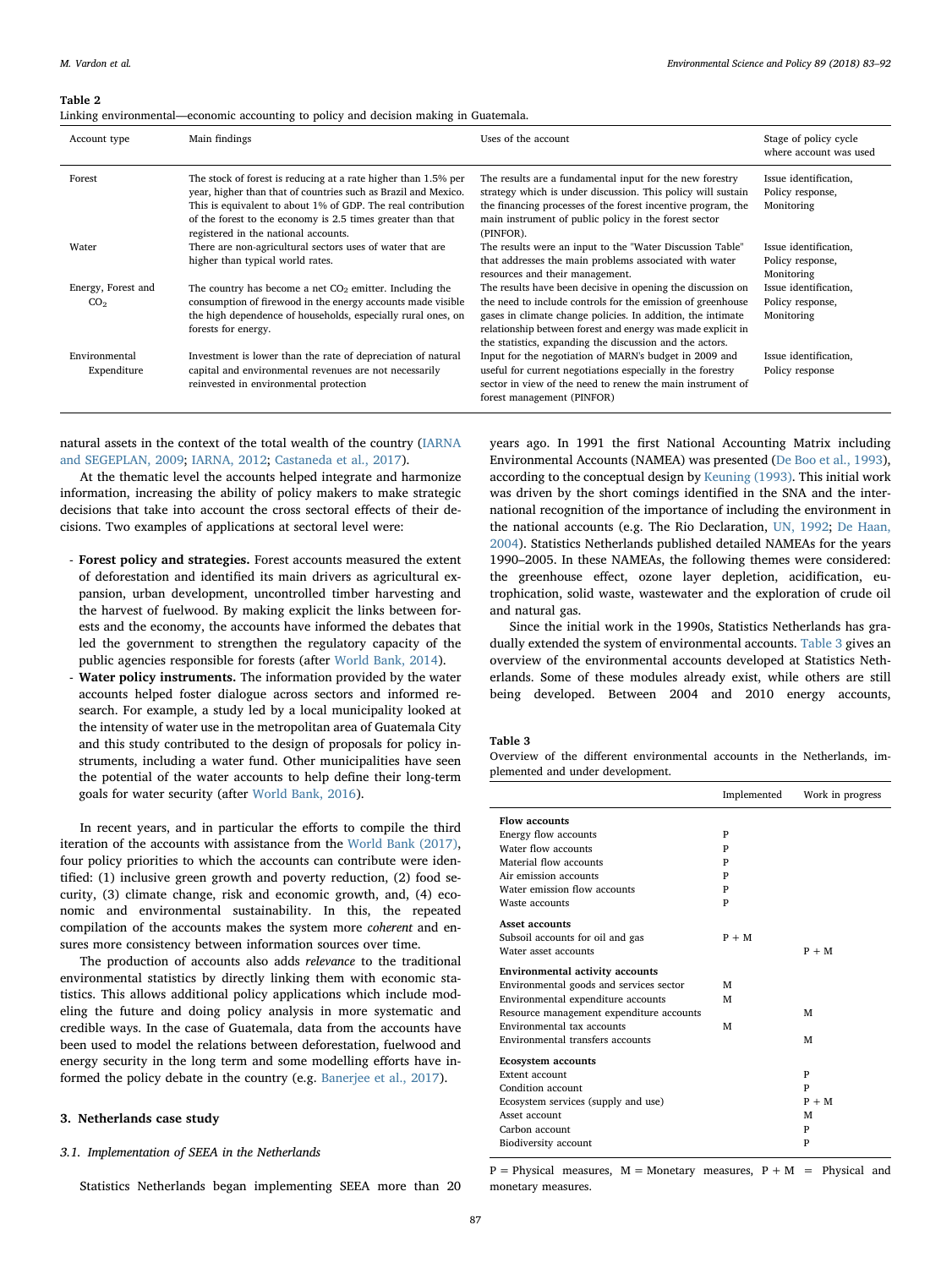environmental tax accounts, subsoil accounts for oil and gas, physical water accounts and waste accounts were developed and published, while the air emission accounts and the water emission accounts were further extended.

More recent drivers of SEEA implementation in The Netherlands were: (1) the legal base in Europe for the compilation of certain accounting modules [\(EU, 2011](#page-8-33)) and; (2) the increased demand of national users for more data on the environmental. In addition to this, work has started on the testing and implementation of the ecosystem accounts with support of the Dutch ministries of Economic Affairs and Infrastructure and the Environment [\(De Jong et al., 2015](#page-8-34); [Lof et al., 2017](#page-8-35)).

## 3.2. Benefits of SEEA for the information system, data quality and policy use

Statistics Netherlands complies SEEA accounts within the unit that also compiles the national accounts. As much as possible both the national accounts and environmental accounts are compiled using the same concepts, definitions and classifications as well as the same methodology and data sources. This facilitates the compilation of consistent and coherent data. In addition, the different SEEA accounts are compiled in integrated processes further promoting coherence. For example, data from the energy accounts is directly used as an input to the air emission accounts and material flows accounts.

Timeliness of the data is a key aspect of data quality and especially relevant for policy making. The Netherlands has progressively made the environmental accounts timelier and most accounts are available within one year of the reference period. That is, if the data are for 2015, the account is produced before the end of 2016. One key indicator from the air emission accounts – total greenhouses emissions by economic activities – is now available three months after the end of the reference period.

The Dutch environmental accounts are accessible in many different ways. Firstly, all data are published on Statline, an electronic database of [Statistics Netherlands \(2018\).](#page-8-36) Previously environmental accounts were published annually in a specific publication (see [Statistics](#page-8-37) [Netherlands, 2014](#page-8-37) for the last version). More recently, these annual publications were replaced by more in-depth articles that are published on the website of Statistics Netherlands. This helps increase both the interpretation and relevance of the accounts. The advantage of these online articles is that they are more focussed, can be published throughout the year and can respond directly to issues that are of current interest. Finally, within the website of Statistics Netherlands a special webpage was created where all relevant information of the environmental accounts (data, articles, and methodology) can be found.

The relevance of data and indicators from the SEEA is demonstrated by many different users in the Netherlands, including the ministries of Infrastructure and Environment and Economic Affairs, local governments, several research institutes and universities, business associations and the general public. SEEA data is used to inform different environmental-economic policies, including policies with regard to climate change, energy transition, circular economy and natural capital (biodiversity) (e.g. [Energiecentrum Nederland \(ECN et al., 2017](#page-8-38); [Planbureau voor de Leefomgeving \(PBL et al., 2018\)](#page-8-39). [Table](#page-6-0) 4 summarises a selection of the issues and shows how they are linked to the accounts as well as the stage of the policy cycle that the accounts inform. As a detailed example, we here discuss how SEEA data is used to inform green growth policies in the Netherlands.

In the Netherlands green growth is high on the political agenda. The government sees green growth as an essential part of maintaining the ability to grow the economy into the future, while reducing environmental impact and dependency on scarce resources ([Tweede Kamer,](#page-8-40) [2013\)](#page-8-40). The SEEA provides a consistent, coherent and comprehensive measurement framework for green growth, as it integrates economic and environmental statistics ([UN et al., 2014a\)](#page-8-12). Both the [United Nations](#page-8-41) [Environment Programme \(UNEP, 2011\)](#page-8-41) and the [Organisation for](#page-8-42)

[Economic Co-operation and Development \(OECD\) \(OECD, 2011\)](#page-8-42) advocate environmental accounting as the underlying framework for deriving the indicators for green growth. The OECD explicitly advocates that measurement efforts should, where possible, be directly obtained from the SEEA.

A large number of the indicators from the OECD green growth monitoring framework (OECD, 2011) can be derived from the accounts of the SEEA Central Framework and the SNA. Indicators for environmental efficiency and resource efficiency can be derived from the physical flow accounts and the production account (e.g. volume of water or energy used per value of output produced). Combining physical information with monetary indicators from the SNA provides information on the interaction between environmental pressure and economic growth. The asset accounts provide the basis for indicators related to the natural resource base. Environmental activity accounts offer useful information on the application and efficiency of various policy instruments, such as environmental taxes and subsidies. Data from the environmental goods and service sector (EGSS) provides indicators for evaluation of economic opportunities that may be initiated by green growth. Finally, ecosystem accounts provide information on both natural capital (asset base) and flows on ecosystem services.

The Dutch government asked Statistics Netherlands to monitor green growth on a regular basis and to develop consistent monitoring frameworks for sustainability and green growth, in order to monitor and review government policies. In response, Statistics Netherlands compiled the Sustainability monitor, which also features a chapter on green growth [\(Statistics Netherlands, 2015a](#page-8-43)) while the publication Green growth in the Netherlands [\(Statistics Netherlands, 2015b](#page-8-44)) provides an update of the green growth indicators in the Netherlands, the international context and more detailed thematic aspects. A large number of the indicators needed for the monitoring of green growth come directly from the accounts of the SEEA.

Statistics Netherlands has also developed an interactive infographic to inform policymakers and the general public on the status of green growth in the Netherlands ([Fig. 2](#page-6-1)). The infographic is an interactive tool that enables users to find detailed information on green growth. Data for most indicators can also be directly obtained from Statline.

## <span id="page-5-0"></span>4. Water case study

#### 4.1. Implementation of water accounting

Water accounting is perhaps the most advanced thematic area of the SEEA accounts, with the SEEA Water [\(UN, 2012\)](#page-8-15) accepted by the international statistical community in 2007, five years before the SEEA Central Framework [\(UN et al., 2014a](#page-8-12), [2014b\)](#page-8-13). Australia, Austria, Botswana, Canada, China, Costa Rica, Guatemala, Mexico, The Netherlands and others have all produced water accounts (e.g. [Castaneda](#page-7-8) [et al., 2017](#page-7-8); Nagy [et al., 2017](#page-8-45); [Statistics Netherlands, 2014](#page-8-37); [Vardon](#page-9-8) [et al., 2012](#page-9-8)), so there is much experience with water accounting.

The two most common factors impeding the compilation of water accounts are data availability and data quality ([Vardon et al., 2012](#page-9-8)). Countries often have some of the data needed for the water accounts, but no country has access to all of the data needed to produce the full suite of water accounts: physical and monetary supply-use tables, asset accounts, environmental protection expenditure related to water, water quality and emissions to water. As such, those producing accounts rely on a range of estimation methods to populate particular cells in the water accounting tables selected for production. In some cases, data may exist but the agency or agencies producing the accounts may not be able to access the data for legal, administrative or technical reasons. Recent water accounts developed for Finland directly addressed data quality issues including coverage of administrative data; confidentiality; and allocation of water use by industry to correct source (e.g. water from water mains or from groundwater) ([Salminen et al., in](#page-8-46) [press](#page-8-46)).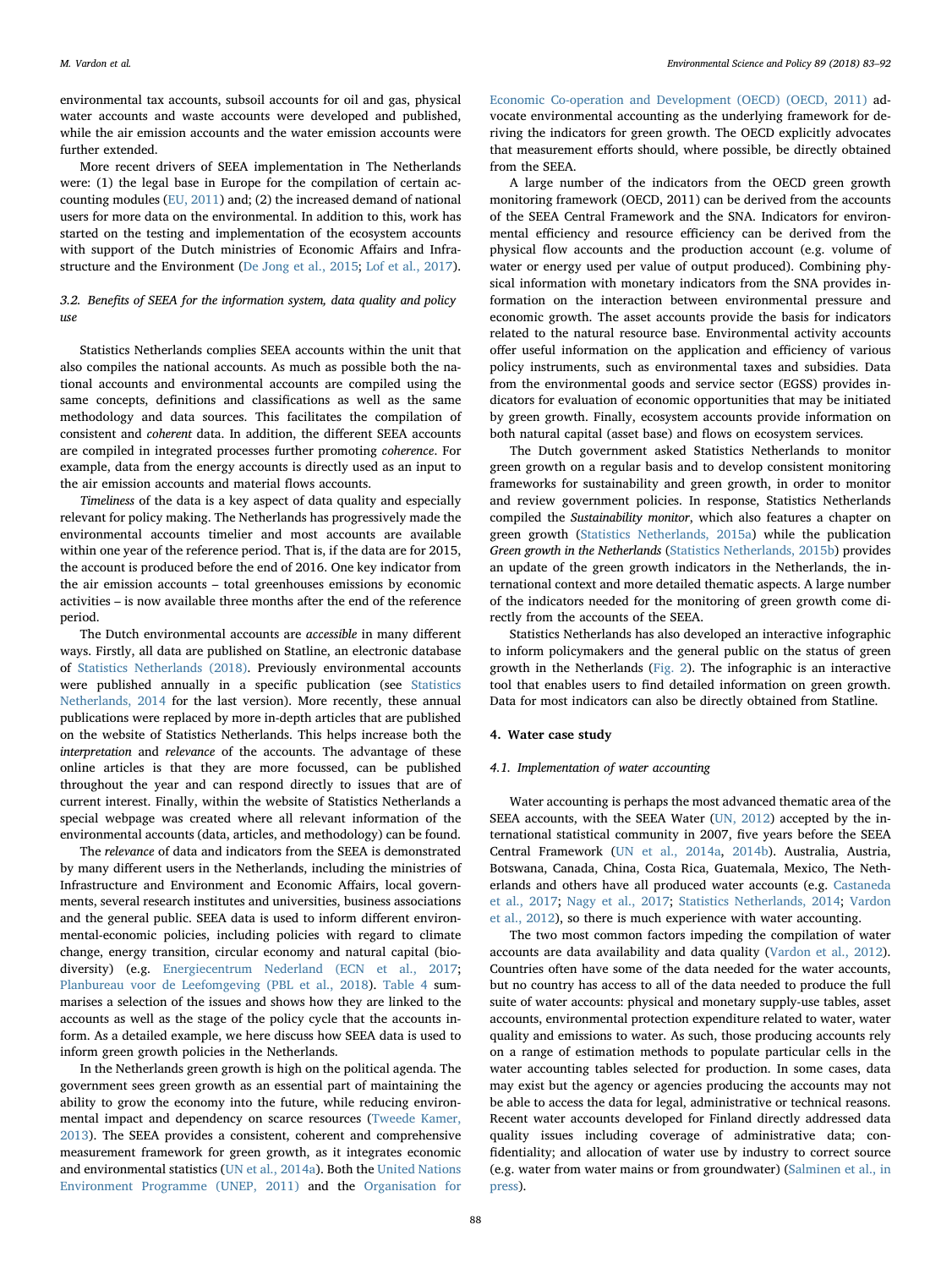#### <span id="page-6-0"></span>Table 4

Linking environmental—economic accounting to policy and decision making in The Netherlands.

| Name of policy or decision-making<br>process | Account used                                                             | Stage of policy cycle where account<br>was used | Notes of use of accounts                                                                                      |
|----------------------------------------------|--------------------------------------------------------------------------|-------------------------------------------------|---------------------------------------------------------------------------------------------------------------|
| Energy transition / Climate policy           | Energy flow accounts,<br>Air emission accounts,<br>EGSS                  | Monitoring,<br>Review                           | Annually, data from the accounts are used as input to produce the<br>National Energy Outlook publication      |
| Circular economy/resource<br>efficiency      | Material flow accounts.<br>emission accounts,<br>EGSS                    | Monitoring                                      | The material flow accounts are the basis for monitoring key<br>policy indicators                              |
| Green growth                                 | Physical flow accounts,<br>Asset accounts,<br>Monetary activity accounts | Monitoring                                      | Annually data from the accounts are used as input for the green<br>growth publication that is used for policy |
| Water quality/ water resources               | Water flow accounts,<br>Water emission accounts                          | Monitoring                                      | Data is used among others for reporting to the water framework<br>directive                                   |
| Nature / agricultural policies               | Ecosystem accounts                                                       | Issue identification, Monitoring                | Still under development                                                                                       |

<span id="page-6-1"></span>

National data is scored for its development towards green growth (left).

- positive development
- neutral developments
- negative development

Fig. 2. Summary of the trends for the Netherlands' green growth indicators (left column) and an international comparison of the Netherlands with EU/OECD countries (right column). Note: Gray cells indicate missing data (For interpretation of the references to colour in this figure legend, the reader is referred to the web version of this article).

Source: [Statistics Netherlands, 2015b.](#page-8-44) [https://www.cbs.nl/en-gb/visualisaties/](https://www.cbs.nl/en-gb/visualisaties/green-growth#/) [green-growth#/](https://www.cbs.nl/en-gb/visualisaties/green-growth#/).

In the European Union, the Water Framework Directive provides the framework for water policy reporting [\(EC, 2010\)](#page-8-47) and to support this the Water Information System for Europe (WISE) was developed. The WISE links to water accounting information held by Eurostat. However, the water accounts are not yet one of the accounts required by the European Union.

## 4.2. Benefits of water accounting for data quality and policy use

Different types of data are held by different organisations. For example: water suppliers have data on dam levels, amount abstracted, amount supplied in physical and monetary terms and losses in distribution; hydrological agencies have data on rainfall, runoff, evaporation; and statistical agencies have data on the area irrigated, value of agricultural production and the amount of water used by different industries. When accounts bring this information together anomalies may be identified, investigated and corrected. Over time those with data become accustomed to supplying the data and less time is usually

needed to work through data issues. In addition, data gaps can be identified and again, over time, suitable methods to fill this can be found.

There are four main areas of water policy: (1) improving drinking water and sanitation; (2) managing water supply and demand; (3) mitigating water resource degradation; and (4) adapting to extreme hydrological events [\(UNSD and WWAP, 2011\)](#page-9-9). Each of these policy areas can be addressed by environmental accounting, with examples from many countries [\(Table 5\)](#page-7-11). While it is clear that water accounts can inform a range of water policy issues, in most cases accounts have lacked full information and, in particular, information on the economic aspects of the value of water supply infrastructure and estimates of the damage caused to the environment from pollution, thus limiting their ability to fully inform full cost recovery for mitigating water resource degradation ([Nagy et al., 2017](#page-8-45)), which would assist with the implementation and monitoring of current policy. However, the broad range of experience, spanning low- to high-income countries with high and low water availability (for example, Botswana to the Netherlands), demonstrates that water accounts can be prepared, and [Table 5](#page-7-11) indicates where they could be useful for decision makers.

### 5. Conclusions

The systematic integration of economic information and environmental information is essential for better decision making. While the focus of the SEIS is on physical environmental information, it must also consider how this information can be integrated with economic data and hence enable a greater range of uses by government and business. The SEEA provides the concepts and structures enabling such integration and international agencies and countries are already using it both as an information platform and in decision making as we have presented for Guatemala, The Netherlands and for water.

The SEEA as an established information system has advantages beyond the linking of economic and environmental data. Use of it can increase data quality, providing a coherent and comprehensive framework resulting in a suite of information on the environment and the economy relevant to government and others. An important part of this is that the accounting forces a systematic approach meaning that areas of imperfect understanding or conceptual disagreement can be identified clearly and separated from issues of poor quality data. An example of this is seen in water accounting [\(Salminen et al., in press\)](#page-8-46) and the discussion on definition and measurement of ecosystem condition in the development of ecosystem accounting ([Saner and Bordt, 2016](#page-8-48); [Vardon](#page-9-10) [and Harris, 2017\)](#page-9-10).

The production of accounts also has practical benefits for information systems and decision making. For information systems, the regular production of accounts means that data from multiple sources is systematically compiled, meaning that accuracy is assessed, and information presented in consistent forms aiding accessibility and interpretability.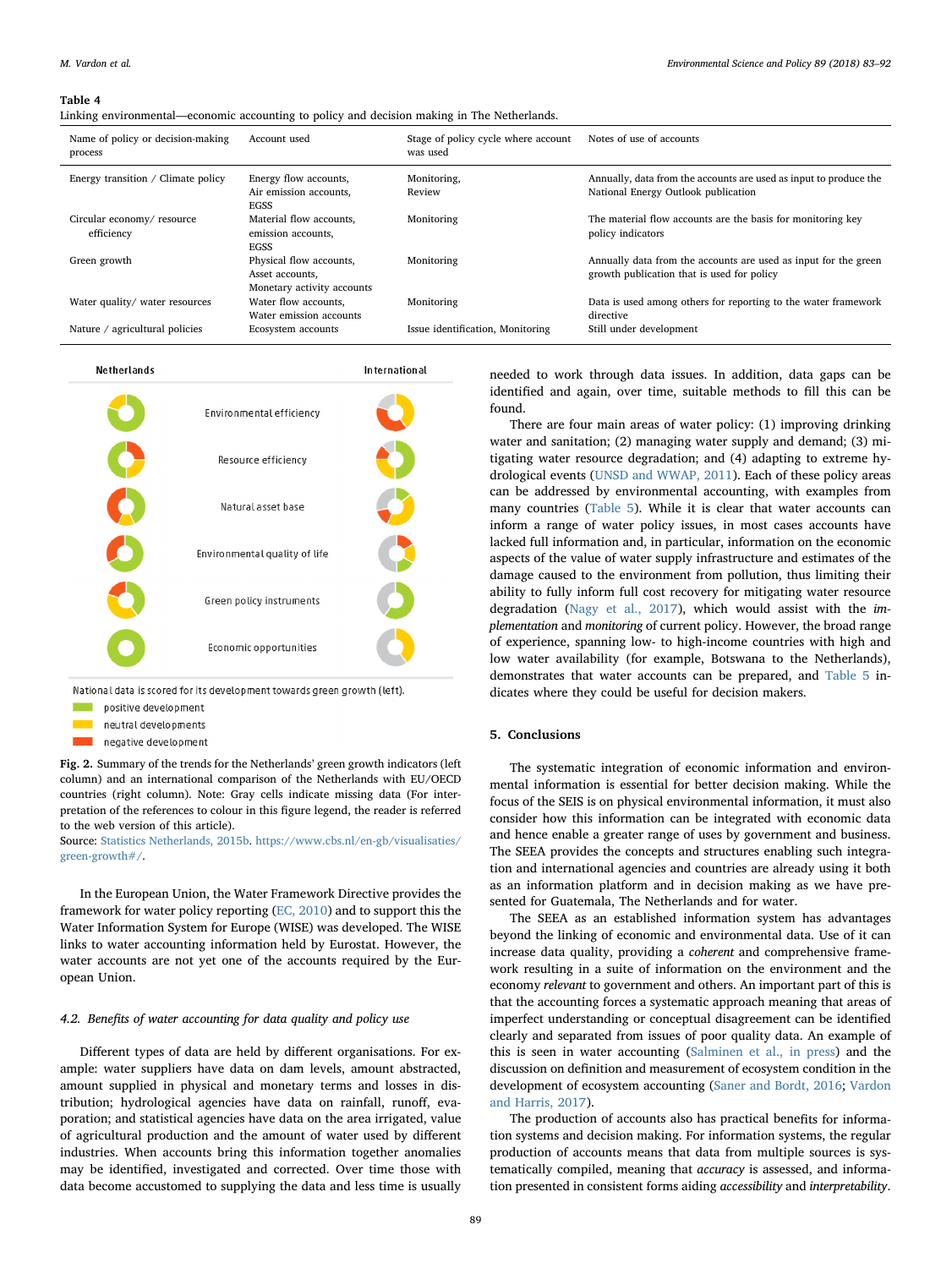#### <span id="page-7-11"></span>Table 5

Links between natural capital accounts and key water policy areas and concepts. Source: [Nagy et al. \(2017\)](#page-8-45).

| Policy area                                            | Key concept                                                                                                                                                                                                                                        | Country examples                                                                                                                                                                       |                                                                                       |
|--------------------------------------------------------|----------------------------------------------------------------------------------------------------------------------------------------------------------------------------------------------------------------------------------------------------|----------------------------------------------------------------------------------------------------------------------------------------------------------------------------------------|---------------------------------------------------------------------------------------|
|                                                        | Full cost recovery                                                                                                                                                                                                                                 | Integrated water resource management                                                                                                                                                   |                                                                                       |
| 1. Improving drinking water and<br>sanitation services | Physical and monetary water supply and use tables<br>SNA accounts (with the emphasis of the water supply<br>and sewerage industries)<br>Environment protection expenditure accounts<br>Water asset account                                         | Physical and monetary water supply<br>and use tables<br>Land cover and land use accounts                                                                                               | Colombia, Costa Rica                                                                  |
| 2. Managing water supply and<br>demand                 | Physical and monetary water supply and use tables<br>Water asset account<br>Land cover and land use accounts<br>SNA accounts (with the emphasis of the water supply<br>and sewerage industries)                                                    | Land cover and land use accounts<br>Physical and monetary water supply<br>and use tables<br>Water asset account                                                                        | Australia, Botswana, Colombia, Costa<br>Rica, Madagascar, Netherlands,<br>Philippines |
| 3. Mitigating water resource<br>degradation            | Physical and monetary water supply and use tables<br>(emphasis on return flows and operation on sewerage<br>collection and treatment)<br>Land cover and land use accounts<br>Water quality accounts<br>Environment protection expenditure accounts | Land cover and land use accounts<br>Physical and monetary water supply<br>and use tables<br>Water asset account                                                                        | Netherlands, Philippines                                                              |
| 4. Adapting to extreme hydro-<br>meteorological events | Land cover accounts<br>Water asset accounts<br>Environment protection expenditure accounts<br>Ecosystem service accounts (for flood protection and<br>regulation of water flows)                                                                   | Land cover accounts<br>Water asset accounts<br>Environment protection expenditure<br>accounts<br>Ecosystem service accounts (for flood<br>protection and regulation of water<br>flows) | Philippines                                                                           |

For decision-making processes, regular accounts mean that regular governments tasks, such as budgeting, can use the information from accounts. It also means that information is timely and can be used to address issues or support decisions which had not been anticipated.

Wherever it has occurred, the regular production of accounts has required practical mechanisms for data exchange to be established. This covers legal, administrative and technical issues. Within and outside Europe the agencies compiling accounts benefit from national laws giving them the authority to collect and use information as well as security of funding for the on-going production of accounts.

In addition to the sharing and collecting of data, the repeated publication of accounts also shows how the accounting adds value to existing information and analysis of policy issues, for example, green growth ([Schenau, 2017](#page-8-49)), forest management ([Banerjee et al., 2017\)](#page-7-9) and water management ([Vardon et al., 2012](#page-9-8); [Nagy et al., 2017\)](#page-8-45). A sophisticated understanding of how accounts and the data that underpin them (e.g. from the SEIS) can be used in public policy is just beginning but is promising, with recent attention focusing on attaining the Sustainable Development Goals (e.g. [Banerjee, 2017;](#page-7-12) [Ruijs et al., 2018\)](#page-8-26).

The SEIS and SEEA are potentially complimentary and reinforcing. In the short term, those producing accounts in Europe would be able to draw on the information in the SEIS, and those populating the SEIS would see how information and analytical products are using their information. In the longer term this should lead to both improvements in the information system and enable it to more effectively influence decision making. That said, it is recognised that good information and analysis does not automatically lead to better decision making [\(Head,](#page-8-0) [2010\)](#page-8-0).

## Acknowledgements

We are building on the work of many people and agencies around the world. For a range of valuable discussions over many years we would like to thank: Carl Obst, Peter Harper, Peter Burnett, Heather Keith, David Lindenmayer, Steve Dovers, Steve Bass, Arjan Ruijs, Sofia Ahlroth, Glenn-Marie Lange, Ricardo Martinez-Lagunes, Bram Edens, Cor Graveland, Alessandra Alfieri, Nancy Steinbach, Rocky Harris, Joe St. Lawrence, Michael Bordt and Francois Soulard.

#### References

- <span id="page-7-2"></span>ABS (Australian Bureau of Statistics), 2009. Data Quality Framework. ABS cat. no. 1520.0., Canberra (Accessed 18 January 2018). [http://www.abs.gov.au/ausstats/](http://www.abs.gov.au/ausstats/abs@.nsf/lookup/1520.0Main+eatures1May+,0,0,2) [abs@.nsf/lookup/1520.0Main+Features1May+2009](http://www.abs.gov.au/ausstats/abs@.nsf/lookup/1520.0Main+eatures1May+,0,0,2).
- <span id="page-7-12"></span>[Banerjee, O., 2017. Evaluating Strategies for Achieving the Sustainable Development](http://refhub.elsevier.com/S1462-9011(18)30160-6/sbref0010) [Goals. Inter-American Development Bank, Washington D.C](http://refhub.elsevier.com/S1462-9011(18)30160-6/sbref0010).
- <span id="page-7-9"></span>[Banerjee, O., Cicowiez, M., Vargas, R., 2017. The integrated economic-environmental](http://refhub.elsevier.com/S1462-9011(18)30160-6/sbref0015) [modelling platform: an application to Guatemala](http://refhub.elsevier.com/S1462-9011(18)30160-6/sbref0015)'s fuelwood and forestry sector. In: [Vardon, M., Bass, S., Ahlroth, A., Ruijs, A. \(Eds.\), Forum on Natural Capital](http://refhub.elsevier.com/S1462-9011(18)30160-6/sbref0015) [Accounting for Better Policy Decisions: Taking Stock and Moving Forward. World](http://refhub.elsevier.com/S1462-9011(18)30160-6/sbref0015) [Bank WAVES, Washington D.C, pp. 115](http://refhub.elsevier.com/S1462-9011(18)30160-6/sbref0015)–124.
- <span id="page-7-7"></span>BANGUAT (Bank of Guatemala), IARNA (Institute of Agriculture, Natural Resources and the Environment), 2009. Compendio de cuadros estadísticos del Sistema de Contabilidad Ambiental y Económica Integrada de Guatemala (SCAEI). Período 2001–2006." Guatemala (Accessed 12 February 2018). [https://www.url.edu.gt/](https://www.url.edu.gt/publicacionesurl/FileCS.ashx?Id=42158) [publicacionesurl/FileCS.ashx?Id=42158](https://www.url.edu.gt/publicacionesurl/FileCS.ashx?Id=42158).
- <span id="page-7-0"></span>Banks, G., 2008. Evidence-Based Policy-Making: What Is It? How Do We Get It? Productivity Commission, Canberra (Accessed 6 February 2018). [https://www.pc.](https://www.pc.gov.au/__data/assets/pdf_file/0003/85836/cs20090204.pdf) gov.au/\_\_data/assets/pdf\_fi[le/0003/85836/cs20090204.pdf.](https://www.pc.gov.au/__data/assets/pdf_file/0003/85836/cs20090204.pdf)
- <span id="page-7-5"></span>[Bass, S., Ahlroth, A., Ruijs, A., Vardon, M., 2017. Natural capital accounting for policy](http://refhub.elsevier.com/S1462-9011(18)30160-6/sbref0030) – a [global view of achievements, challenges and prospects. In: Vardon, M., Bass, S.,](http://refhub.elsevier.com/S1462-9011(18)30160-6/sbref0030) [Ahlroth, A., Ruijs, A. \(Eds.\), Forum on Natural Capital Accounting for Better Policy](http://refhub.elsevier.com/S1462-9011(18)30160-6/sbref0030) [Decisions: Taking Stock and Moving Forward. World Bank WAVES, Washington D.C,](http://refhub.elsevier.com/S1462-9011(18)30160-6/sbref0030) [pp. 17](http://refhub.elsevier.com/S1462-9011(18)30160-6/sbref0030)–30.
- <span id="page-7-6"></span>Castaneda, J.P., 2006. Cuentas Verdes, estado y perspectivas. Análisis de Coyuntura Ambiental. Institute of Agriculture, Natural Resources and the Environment. Rafael Landívar University, Guatemala City (Accessed 12 February 2018). [http://](http://recursosbiblio.url.edu.gt/publicjlg/IARNA/serie_ambi/04.pdf) [recursosbiblio.url.edu.gt/publicjlg/IARNA/serie\\_ambi/04.pdf.](http://recursosbiblio.url.edu.gt/publicjlg/IARNA/serie_ambi/04.pdf)
- <span id="page-7-8"></span>[Castaneda, J.P., Castillo, F.C., Matias, I., 2017. Implementing natural capital accounting](http://refhub.elsevier.com/S1462-9011(18)30160-6/sbref0040) [in developing countries: public-academic partnerships and policy uptake in](http://refhub.elsevier.com/S1462-9011(18)30160-6/sbref0040) [Guatemala. In: Vardon, M., Bass, S., Ahlroth, A., Ruijs, A. \(Eds.\), Forum on Natural](http://refhub.elsevier.com/S1462-9011(18)30160-6/sbref0040) [Capital Accounting for Better Policy Decisions: Taking Stock and Moving Forward.](http://refhub.elsevier.com/S1462-9011(18)30160-6/sbref0040) [World Bank WAVES, Washington D.C, pp. 103](http://refhub.elsevier.com/S1462-9011(18)30160-6/sbref0040)–114.
- <span id="page-7-1"></span>[Clarke, C., Lieu, D.K., Divisia, F., Perroux, F., Stone, J.R.N., Gilbert, M., 1949. measure](http://refhub.elsevier.com/S1462-9011(18)30160-6/sbref0045)[ment of national income: the measurement of national wealth: discussion.](http://refhub.elsevier.com/S1462-9011(18)30160-6/sbref0045) Econometrica 17, 255–[272 DOI: 0012-9682\(194907\)](http://refhub.elsevier.com/S1462-9011(18)30160-6/sbref0045) [17 < 255:TMONWD > 2.0.CO;2-X.](http://refhub.elsevier.com/S1462-9011(18)30160-6/sbref0045)
- <span id="page-7-3"></span>Clarke, N., Fischer, R., de Vries, W., Lundin, L., Papale, D., Vesala, T., Merilä, P., Matteucci, G., Mirtl, M., Simpson, D., Paoletti, E., 2011. Availability, accessibility, quality and comparability of monitoring data for European forests for use in air pollution and climate change science. iForest 4, 162–166. [online 2011-08-11] URL: <http://www.sisef.it/iforest/show.php?id=582> (Accessed 6 February 2018).
- <span id="page-7-4"></span>Commission of European Communities, 2008. Towards a Shared Environmental Information System (SEIS). [http://eur-lex.europa.eu/LexUriServ/LexUriServ.do?](http://eur-lex.europa.eu/LexUriServ/LexUriServ.do?uri=COM:2008:0046:FIN:EN:PDF) [uri=COM:2008:0046:FIN:EN:PDF.](http://eur-lex.europa.eu/LexUriServ/LexUriServ.do?uri=COM:2008:0046:FIN:EN:PDF)
- <span id="page-7-10"></span>[De Boo, A.J., Bosch, P.R., Gorter, C.N., Keuning, S.J., 1993. An environmental module](http://refhub.elsevier.com/S1462-9011(18)30160-6/sbref0060) [and the complete system of national accounts. In: Franz, A., Stahmer, C. \(Eds.\),](http://refhub.elsevier.com/S1462-9011(18)30160-6/sbref0060) [Approaches to Environmental Accounting. Physica-Verlag, Heidelberg, pp. 143](http://refhub.elsevier.com/S1462-9011(18)30160-6/sbref0060)–166.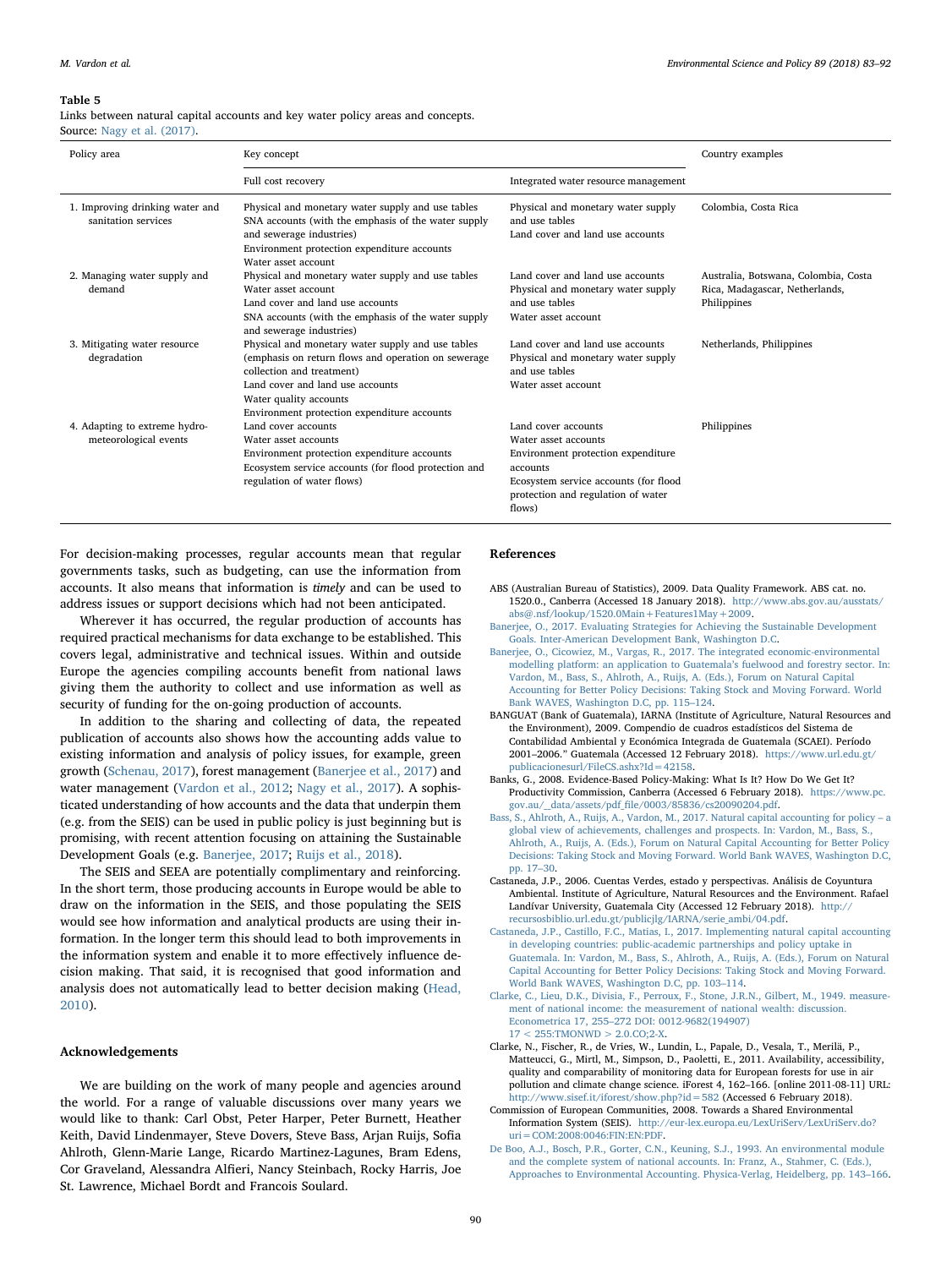- <span id="page-8-32"></span>[De Haan, M., 2004. Accounting for Goods and for Bads](http://refhub.elsevier.com/S1462-9011(18)30160-6/sbref0065) – Measuring Environmental [Pressure in a National Accounts Framework, PhD Thesis. Universiteit Twente,](http://refhub.elsevier.com/S1462-9011(18)30160-6/sbref0065) **[Twente](http://refhub.elsevier.com/S1462-9011(18)30160-6/sbref0065)**
- <span id="page-8-34"></span>De Jong, R., Edens, B., van Leeuwen, N., Schenau, S., Remme, R.P., Hein, L., 2015. Ecosystem Accounting Limburg Province, the Netherland - Part I: Physical Supply and Condition Accounts. CBS/Statistics Netherlands Report (Accessed 12 February 2018). [https://www.cbs.nl/nl-nl/publicatie/2016/09/maatwerk-rapport-natuurlijk](https://www.cbs.nl/nl-nl/publicatie/2016/09/maatwerk-rapport-natuurlijk-kapitaalrekeningen)[kapitaalrekeningen.](https://www.cbs.nl/nl-nl/publicatie/2016/09/maatwerk-rapport-natuurlijk-kapitaalrekeningen)
- <span id="page-8-47"></span>EC (European Commission), 2010. The EU Water Framework Directive. EC. [http://ec.](http://ec.europa.eu/environment/pubs/pdf/factsheets/water-framework-directive.pdf) [europa.eu/environment/pubs/pdf/factsheets/water-framework-directive.pdf.](http://ec.europa.eu/environment/pubs/pdf/factsheets/water-framework-directive.pdf)
- <span id="page-8-7"></span>EC (European Commission), International Monetary Fund, Organisation for Economic Cooperation and Development, United Nations, World Bank, 2009. System of National Accounts 2008. United Nations, New York (Accessed 12 February 2018). [https://](https://unstats.un.org/unsd/nationalaccount/docs/SNA2008.pdf) [unstats.un.org/unsd/nationalaccount/docs/SNA2008.pdf.](https://unstats.un.org/unsd/nationalaccount/docs/SNA2008.pdf)
- <span id="page-8-14"></span>EC (European Commission), Food and Agriculture Organization, Organisation for Economic Co-operation and Development, United Nations, World Bank, 2014. System of Environmental- Economic Accounting Applications and Extensions (White Cover puBlication, Pre-Edited Text Subject to Official Editing). UN, New York (Accessed 12 February 2018). [https://seea.un.org/sites/seea.un.org/](https://seea.un.org/sites/seea.un.org/files/websitedocs/ae_white_cover.pdf)files/websitedocs/ae\_white\_ [cover.pdf](https://seea.un.org/sites/seea.un.org/files/websitedocs/ae_white_cover.pdf).
- <span id="page-8-25"></span>EEA (European Environmental Agency), 2016. Shared Environmental Information System (SEIS) (Accessed 12 February 2018). [https://www.eea.europa.eu/about-us/what/](https://www.eea.europa.eu/about-us/what/shared-environmental-information-system-1/shared-environmental-information-system) [shared-environmental-information-system-1/shared-environmental-information](https://www.eea.europa.eu/about-us/what/shared-environmental-information-system-1/shared-environmental-information-system)[system.](https://www.eea.europa.eu/about-us/what/shared-environmental-information-system-1/shared-environmental-information-system)
- <span id="page-8-24"></span>EEMC (Environment for Europe Ministerial Conference), 2016. Report of the Eighth Environment for Europe Ministerial Conference, 8-10 June 2016. Declaration: "Greener, Cleaner, Smarter!". Environment for Europe (Accessed 12 February 2018). https://www.unece.org/fi[leadmin/DAM/env/documents/2016/ece/ece.batumi.](https://www.unece.org/fileadmin/DAM/env/documents/2016/ece/ece.batumi.conf.2016.2.add.1.e.pdf) [conf.2016.2.add.1.e.pdf.](https://www.unece.org/fileadmin/DAM/env/documents/2016/ece/ece.batumi.conf.2016.2.add.1.e.pdf)
- <span id="page-8-38"></span>Energiecentrum Nederland (ECN), Planbureau voor de Leefomgeving (PBL), Statistics Netherlands, Rijksdienst voor ondernemend Nederland (RvO.nl), 2017. National Energy Outlook 2017 (Accessed 12 February 2018). [https://www.cbs.nl/-/media/\\_](https://www.cbs.nl/-/media/_pdf/2017/48/national%20energy%20outlook%202017_summary.pdf) [pdf/2017/48/national%20energy%20outlook%202017\\_summary.pdf](https://www.cbs.nl/-/media/_pdf/2017/48/national%20energy%20outlook%202017_summary.pdf).
- <span id="page-8-33"></span>EU (European Union), 2011. Regulation (EU) No 691/2011 of the European Parliament and of the Council of 6 July 2011 on European Environmental Economic Accounts (Accessed 12 February 2018). [http://eur-lex.europa.eu/legal-content/EN/TXT/?](http://eur-lex.europa.eu/legal-content/EN/TXT/?uri=CELEX:32011R0691) [uri=CELEX:32011R0691](http://eur-lex.europa.eu/legal-content/EN/TXT/?uri=CELEX:32011R0691).
- <span id="page-8-20"></span>Eurostat, 2005. Statistics Code of Practice. Eurostat, Luxemburg (Accessed 7 February 2018). [http://www.dzs.hr/Eng/international/code\\_of\\_practice\\_en.pdf.](http://www.dzs.hr/Eng/international/code_of_practice_en.pdf)
- <span id="page-8-0"></span>[Head, B.W., 2010. Reconsidering evidence-based policy: key issues and challenges. Policy](http://refhub.elsevier.com/S1462-9011(18)30160-6/sbref0115) [Soc. 29 \(2\), 77](http://refhub.elsevier.com/S1462-9011(18)30160-6/sbref0115)–94.
- <span id="page-8-28"></span>IARNA (Institute of Agriculture, Natural Resources and the Environment), SEGEPLAN (National Planning Agency), 2009. Evaluación de la sostenibilidad del desarrollo de Guatemala: Período 1990–2008. IARNA, Guatemala City (Accessed 12 February 2018). [http://biblio3.url.edu.gt/publiclg/IARNA/coediciones/11.pdf.](http://biblio3.url.edu.gt/publiclg/IARNA/coediciones/11.pdf)
- <span id="page-8-29"></span>IARNA (Institute of Agriculture, Natural Resources and the Environment), 2012. Perfil Ambiental de Guatemala 2010–2012. Vulnerabilidad local y creciente construcción de riesgo. IARNA, Guatemala City (Accessed 12 February 2018). [https://www.url.](https://www.url.edu.gt/publicacionesurl/FileCS.ashx?Id=40177) [edu.gt/publicacionesurl/FileCS.ashx?Id=40177](https://www.url.edu.gt/publicacionesurl/FileCS.ashx?Id=40177).
- <span id="page-8-21"></span>IMF (International Monetary Fund), 2012. Data Quality Assessment Framework – Generic Framework. IMP, Washington, D.C (Accessed 12 February 2018). [http://dsbb.imf.](http://dsbb.imf.org/Pages/DQRS/DQAF.aspx) [org/Pages/DQRS/DQAF.aspx](http://dsbb.imf.org/Pages/DQRS/DQAF.aspx).
- <span id="page-8-27"></span>INE (Institute of National Statistics), BANGUAT (Bank of Guatemala), IARNA (Institute of Agriculture, Natural Resources and the Environment), 2013. Compendio de cuadros estadísticos del Sistema de Contabilidad Ambiental y Económica Integrada de Guatemala (SCAEI). Periodo 2001–2010. Guatemala. INE, Guatemala City (Accessed 12 February 2018). [http://www.infoiarna.org.gt/wp-content/uploads/2017/11/](http://www.infoiarna.org.gt/wp-content/uploads/2017/11/CompendioestadisticoSCAETOMOI.pdf) [CompendioestadisticoSCAETOMOI.pdf.](http://www.infoiarna.org.gt/wp-content/uploads/2017/11/CompendioestadisticoSCAETOMOI.pdf)
- <span id="page-8-19"></span>IPCC (Intergovernmental Panel on Climate Change), 2007. Glossary of Terms Used in the IPCC Fourth Assessment Report (Accessed 12 February 2018). [http://www.ipcc.ch/](http://www.ipcc.ch/pdf/assessment-report/ar4/syr/ar4_syr_appendix.pdf) [pdf/assessment-report/ar4/syr/ar4\\_syr\\_appendix.pdf](http://www.ipcc.ch/pdf/assessment-report/ar4/syr/ar4_syr_appendix.pdf).
- <span id="page-8-30"></span>[Keuning, S.J., 1993. An information system for environmental indicators in relation to the](http://refhub.elsevier.com/S1462-9011(18)30160-6/sbref0145) [national accounts. In: de Vries, W.F.M., den Bakker, G.P., Gircour, M.B.G., Keuning,](http://refhub.elsevier.com/S1462-9011(18)30160-6/sbref0145) [S.J., Lenson, A. \(Eds.\), The Value Added of National Accounting. Statistics](http://refhub.elsevier.com/S1462-9011(18)30160-6/sbref0145) [Netherlands, Voorburg/Heerlen](http://refhub.elsevier.com/S1462-9011(18)30160-6/sbref0145).
- <span id="page-8-4"></span>Keynes, J.M., 1936. The General Theory of Employment, Interest, and Money. Macmillan, London (Accessed 7 February 2018). [https://cas2.umkc.edu/economics/people/](https://cas2.umkc.edu/economics/people/facultypages/kregel/courses/econ645/winter2011/generaltheory.pdf) [facultypages/kregel/courses/econ645/winter2011/generaltheory.pdf](https://cas2.umkc.edu/economics/people/facultypages/kregel/courses/econ645/winter2011/generaltheory.pdf).
- <span id="page-8-5"></span>[Kuznets, S., 1949. Measurement of national income: national income and industrial](http://refhub.elsevier.com/S1462-9011(18)30160-6/sbref0155) [structure. Econometrica 17, 205](http://refhub.elsevier.com/S1462-9011(18)30160-6/sbref0155)–241.
- <span id="page-8-35"></span>Lof, M., Schenau, S., de Jong, R., Remme, R., Graveland, C., Hein, L., 2017. The SEEA EEA Carbon Account for the Netherlands. Statistics Netherlands and Wageningen University, The Netherlands (Accessed 12 February 2018). [https://www.cbs.nl/nl](https://www.cbs.nl/nl-nl/achtergrond/2017/45/the-seea-eea-carbon-account-for-the-netherlands)[nl/achtergrond/2017/45/the-seea-eea-carbon-account-for-the-netherlands](https://www.cbs.nl/nl-nl/achtergrond/2017/45/the-seea-eea-carbon-account-for-the-netherlands).
- <span id="page-8-1"></span>Manning, M., Petit, M., Easterling, D., Murphy, J., Patwardhan, A., Rogner, H.-H., Swart, R., Yohe, G., 2004. Intergovernmental Panel on Climate Change, Geneva. IPCC Workshop on Describing Scientific Uncertainties in Climate Change to Support Analysis of Risk of Options. Workshop Report (Accessed 12 February 2018). [https://](https://www.ipcc.ch/pdf/supporting-material/ipcc-workshop-2004-may.pdf) [www.ipcc.ch/pdf/supporting-material/ipcc-workshop-2004-may.pdf](https://www.ipcc.ch/pdf/supporting-material/ipcc-workshop-2004-may.pdf).
- <span id="page-8-18"></span>[Moss, R., Schneider, S., 2000. Uncertainties in the IPCC TAR: recommendations to lead](http://refhub.elsevier.com/S1462-9011(18)30160-6/sbref0170) [authors for more consistent assessment and reporting. In: IPCC supporting material:](http://refhub.elsevier.com/S1462-9011(18)30160-6/sbref0170) [guidance papers on Cross cutting issues. In: Pachauri, R., Taniguchi, T., Tanaka, K.](http://refhub.elsevier.com/S1462-9011(18)30160-6/sbref0170) [\(Eds.\), The Third Assessment Report of the IPCC. Intergovernmental Panel on Climate](http://refhub.elsevier.com/S1462-9011(18)30160-6/sbref0170) [Change, Geneva](http://refhub.elsevier.com/S1462-9011(18)30160-6/sbref0170).
- <span id="page-8-45"></span>[Nagy, M., Peevor, S., Vardon, M., 2017. Applying natural capital accounting to water](http://refhub.elsevier.com/S1462-9011(18)30160-6/sbref0175) [policy. In: Vardon, M., Bass, S., Ahlroth, A., Ruijs, A. \(Eds.\), Forum on Natural Capital](http://refhub.elsevier.com/S1462-9011(18)30160-6/sbref0175)

[Accounting for Better Policy Decisions: Taking Stock and Moving Forward. World](http://refhub.elsevier.com/S1462-9011(18)30160-6/sbref0175) [Bank WAVES, Washington D.C, pp. 217](http://refhub.elsevier.com/S1462-9011(18)30160-6/sbref0175)–228.

- <span id="page-8-10"></span>Nordhaus, W.D., Tobin, J., 1972. Is growth obsolete? In: Nordhaus, W.D., Tobin, J. (Eds.), Economic Research: Retrospect and Prospect. National Bureau of Economic Research, New York (Accessed 4 May 2018). <http://www.nber.org/books/nord72-1>.
- <span id="page-8-42"></span>[OECD \(Organisation for Economic Co-operation and Development\), 2011. Towards Green](http://refhub.elsevier.com/S1462-9011(18)30160-6/sbref0185) [Growth: Monitoring Progress, OECD Indicators, OECD Green Growth Studies. OECD](http://refhub.elsevier.com/S1462-9011(18)30160-6/sbref0185) [Publishing, Paris](http://refhub.elsevier.com/S1462-9011(18)30160-6/sbref0185).
- <span id="page-8-22"></span>OECD (Organisation for Economic Co-operation and Development), 2012. Quality Framework and Guidelines for OECED Statistical Activities. OECD, Paris (Accessed 12 February 2018). http://www.oecd.org/offi[cialdocuments/displaydocumentpdf/?](http://www.oecd.org/officialdocuments/displaydocumentpdf/?cote=std/qfs(2011)1%26doclanguage=en)  $\cote= std/qfs(2011)1\&\ndoclanguage=en.$
- <span id="page-8-39"></span>Planbureau voor de Leefomgeving (PBL), Statistics Netherlands, Rijksinstituut voor Volksgezondheid en milieu (RIVM), 2018. Circulaire economie, wat willen we weten en wat kunnen we meten (Accessed 12 February 2018). [https://www.cbs.nl/-/](https://www.cbs.nl/-/media/_pdf/2018/03/pbl-2018-circulaire-economie-wat-we-willen-weten-en-kunnen-meten-2970.pdf) [media/\\_pdf/2018/03/pbl-2018-circulaire-economie-wat-we-willen-weten-en](https://www.cbs.nl/-/media/_pdf/2018/03/pbl-2018-circulaire-economie-wat-we-willen-weten-en-kunnen-meten-2970.pdf)[kunnen-meten-2970.pdf](https://www.cbs.nl/-/media/_pdf/2018/03/pbl-2018-circulaire-economie-wat-we-willen-weten-en-kunnen-meten-2970.pdf).
- <span id="page-8-2"></span>[Regan, H.M., Ben-Haim, Y., Langford, B., Wilson, W.G., Lundberg, P., Andelman, S.J.,](http://refhub.elsevier.com/S1462-9011(18)30160-6/sbref0200) [Burgman, M.A., 2005. Robust decision-making under severe uncertainty for con](http://refhub.elsevier.com/S1462-9011(18)30160-6/sbref0200)[servation management. Ecol. Appl. 15 \(4\), 1471](http://refhub.elsevier.com/S1462-9011(18)30160-6/sbref0200)–1477.
- <span id="page-8-11"></span>Rockström, J., Steffen, W., Noone, K., Persson, Å., Chapin III, F.S., Lambin, E., et al., 2009. Planetary boundaries: exploring the safe operating space for humanity. Ecol. Soc. 14 (2), 32. (Accessed 4 May 2018). [http://www.ecologyandsociety.org/vol14/iss2/](http://www.ecologyandsociety.org/vol14/iss2/art32/) [art32/.](http://www.ecologyandsociety.org/vol14/iss2/art32/)
- <span id="page-8-9"></span>[Ruggles, N.D., Ruggles, R., 1999. National Accounting and Economic Policy: The United](http://refhub.elsevier.com/S1462-9011(18)30160-6/sbref0210) [States and UN Systems. Edward Elgar, Northampton.](http://refhub.elsevier.com/S1462-9011(18)30160-6/sbref0210)
- <span id="page-8-26"></span>[Ruijs, A., van der Heide, M., van den Berg, J., 2018. Natural Capital Accounting for the](http://refhub.elsevier.com/S1462-9011(18)30160-6/sbref0215) [Sustainable Development Goals: Current and Potential Uses and Steps Forward. PBL](http://refhub.elsevier.com/S1462-9011(18)30160-6/sbref0215) [Netherlands, The Hague](http://refhub.elsevier.com/S1462-9011(18)30160-6/sbref0215).
- <span id="page-8-17"></span>Ruijs, A., Vardon, M. (Eds.), 2018. Forum on Natural Capital Accounting for Better Policy Decisions: Applications for Sustainable Development. World Bank WAVES, Washington D.C (Accessed 22 May 2018). [https://www.wavespartnership.org/en/](https://www.wavespartnership.org/en/policy-forum-natural-capital-accounting-better-decision-making) [policy-forum-natural-capital-accounting-better-decision-making](https://www.wavespartnership.org/en/policy-forum-natural-capital-accounting-better-decision-making).
- <span id="page-8-46"></span>Salminen, J.M., Veiste, P.J., Koskiaho, J.T., Tikkanen, S., in press. Improving data quality, applicability and transparency of national water accounts – a case study for Finland. Water Resour. Econ. <https://doi.org/10.1016/j.wre.2018.05.001>.
- <span id="page-8-3"></span>[Samitsch, C., 2015. Data Quality and Its Impacts on Decision-Making. Springer Gaber,](http://refhub.elsevier.com/S1462-9011(18)30160-6/sbref0230) [Wiesbaden](http://refhub.elsevier.com/S1462-9011(18)30160-6/sbref0230).
- <span id="page-8-48"></span>[Saner, M.A., Bordt, M., 2016. Building the consensus: the moral space of earth mea](http://refhub.elsevier.com/S1462-9011(18)30160-6/sbref0235)[surement. Ecol. Econ. 130 \(2016\), 74](http://refhub.elsevier.com/S1462-9011(18)30160-6/sbref0235)–81.
- <span id="page-8-49"></span>[Schenau, S., 2017. Measuring green growth for environmental economic policies in the](http://refhub.elsevier.com/S1462-9011(18)30160-6/sbref0240) [Netherlands. In: Vardon, M., Bass, S., Ahlroth, A., Ruijs, A. \(Eds.\), Forum on Natural](http://refhub.elsevier.com/S1462-9011(18)30160-6/sbref0240) [Capital Accounting for Better Policy Decisions: Taking Stock and Moving Forward.](http://refhub.elsevier.com/S1462-9011(18)30160-6/sbref0240) [World Bank WAVES, Washington D.C, pp. 131](http://refhub.elsevier.com/S1462-9011(18)30160-6/sbref0240)–138.
- <span id="page-8-16"></span>Smith, R., 2014. Users and Uses of Environmental Accounts: A Review of Select Developed Countries. World Bank, Washington DC (Accessed 12 February 2018). [https://www.wavespartnership.org/en/knowledge-center/users-and-uses](https://www.wavespartnership.org/en/knowledge-center/users-and-uses-environmental-accounts-review-select-developed-countries)[environmental-accounts-review-select-developed-countries](https://www.wavespartnership.org/en/knowledge-center/users-and-uses-environmental-accounts-review-select-developed-countries).
- <span id="page-8-23"></span>Statistics Canada, 2002. Quality Assurance Framework. Statistics Canada, Ottawa (Accessed 12 February 2018). [http://www5.statcan.gc.ca/access\\_acces/archive.](http://www5.statcan.gc.ca/access_acces/archive.action?loc=/pub/12-586-x/12-586-x2002001-eng.pdf) [action?loc=/pub/12-586-x/12-586-x2002001-eng.pdf.](http://www5.statcan.gc.ca/access_acces/archive.action?loc=/pub/12-586-x/12-586-x2002001-eng.pdf)
- <span id="page-8-37"></span>Statistics Netherlands, 2014. Environmental Accounts of the Netherlands 2013. Statistics Netherlands, The Hague (Accessed 12 February 2018). [https://www.cbs.nl/en-gb/](https://www.cbs.nl/en-gb/publication/2014/46/environmental-accounts-of-the-netherlands) [publication/2014/46/environmental-accounts-of-the-netherlands.](https://www.cbs.nl/en-gb/publication/2014/46/environmental-accounts-of-the-netherlands)
- <span id="page-8-43"></span>[Statistics Netherlands, 2015a. Sustainability Monitor of the Netherlands: Indicator](http://refhub.elsevier.com/S1462-9011(18)30160-6/sbref0260) [Report. Heerlen, The Hague](http://refhub.elsevier.com/S1462-9011(18)30160-6/sbref0260).
- <span id="page-8-44"></span>[Statistics Netherlands, 2015b. Green Growth in the Netherlands 2015. Heerlen, The](http://refhub.elsevier.com/S1462-9011(18)30160-6/sbref0265) [Hague.](http://refhub.elsevier.com/S1462-9011(18)30160-6/sbref0265)
- <span id="page-8-36"></span>Statistics Netherlands, 2018. Statline (Accessed 12 February 2018). [https://opendata.](https://opendata.cbs.nl/statline/#/CBS/en/) [cbs.nl/statline/#/CBS/en/.](https://opendata.cbs.nl/statline/#/CBS/en/)
- <span id="page-8-8"></span>[Stuvel, G., 1955. The use of national accounts in economic analysis. The Review of](http://refhub.elsevier.com/S1462-9011(18)30160-6/sbref0275) [Income and Wealth 4 \(1\), 262](http://refhub.elsevier.com/S1462-9011(18)30160-6/sbref0275)–321.
- <span id="page-8-40"></span>Tweede Kamer, 2013. Brief' [Groene Groei: voor een sterke, duurzame economie](http://refhub.elsevier.com/S1462-9011(18)30160-6/sbref0280)' van 28 [maart 2013 \(Tweede Kamer, 33043 nr. 14\).](http://refhub.elsevier.com/S1462-9011(18)30160-6/sbref0280)
- <span id="page-8-15"></span>UN (United Nations), 2012. System of Environmental Economic Accounting for Water. United Nations, New York (Accessed 12 February 2018). [https://seea.un.org/sites/](https://seea.un.org/sites/seea.un.org/files/seeawaterwebversion_final_en.pdf) seea.un.org/fi[les/seeawaterwebversion\\_](https://seea.un.org/sites/seea.un.org/files/seeawaterwebversion_final_en.pdf)final\_en.pdf.
- <span id="page-8-6"></span>UN (United Nations), 1953. A System of National Accounts and Supporting Tables. ST/ STAT/Ser.F/No. 2. United Nations Department of Economic Affairs, Statistical Office, New York (Accessed 29 January 2018). [https://unstats.un.org/unsd/](https://unstats.un.org/unsd/nationalaccount/docs/1953SNA.pdf) [nationalaccount/docs/1953SNA.pdf](https://unstats.un.org/unsd/nationalaccount/docs/1953SNA.pdf).
- <span id="page-8-31"></span>[UN \(United Nations\), 1992. Report on the United Nations Conference on Environment](http://refhub.elsevier.com/S1462-9011(18)30160-6/sbref0295) [and Development Annex 1. The Rio Declaration on Environment and Development,](http://refhub.elsevier.com/S1462-9011(18)30160-6/sbref0295) [A/CONF.151/26\(Vol. I\). United Nations, New York.](http://refhub.elsevier.com/S1462-9011(18)30160-6/sbref0295)
- <span id="page-8-12"></span>UN (United Nations), European Community, Food and Agriculture Organization, International Monetary Fund, Organisation for Economic Co-operation and Development, World Bank, 2014a. System of Environmental-Economic Accounting Central Framework 2012. United Nations, New York (Accessed 12 February 2018). [https://seea.un.org/sites/seea.un.org/](https://seea.un.org/sites/seea.un.org/files/seea_cf_final_en.pdf)files/seea\_cf\_final\_en.pdf.
- <span id="page-8-13"></span>UN (United Nations), European Community, International Monetary Fund, Organisation for Economic Co-operation and Development, World Bank, 2014b. System of Environmental-Economic Accounting Experimental Ecosystem Accounting. United Nations, New York (Accessed 12 February 2018). [https://seea.un.org/sites/seea.un.](https://seea.un.org/sites/seea.un.org/files/websitedocs/eea_final_en.pdf) org/fi[les/websitedocs/eea\\_](https://seea.un.org/sites/seea.un.org/files/websitedocs/eea_final_en.pdf)final\_en.pdf.
- <span id="page-8-41"></span>UNEP (United Nations Environmental Programme), 2011. Towards a Green Economy: Pathways to Sustainable Development and Poverty Eradication - A Synthesis for